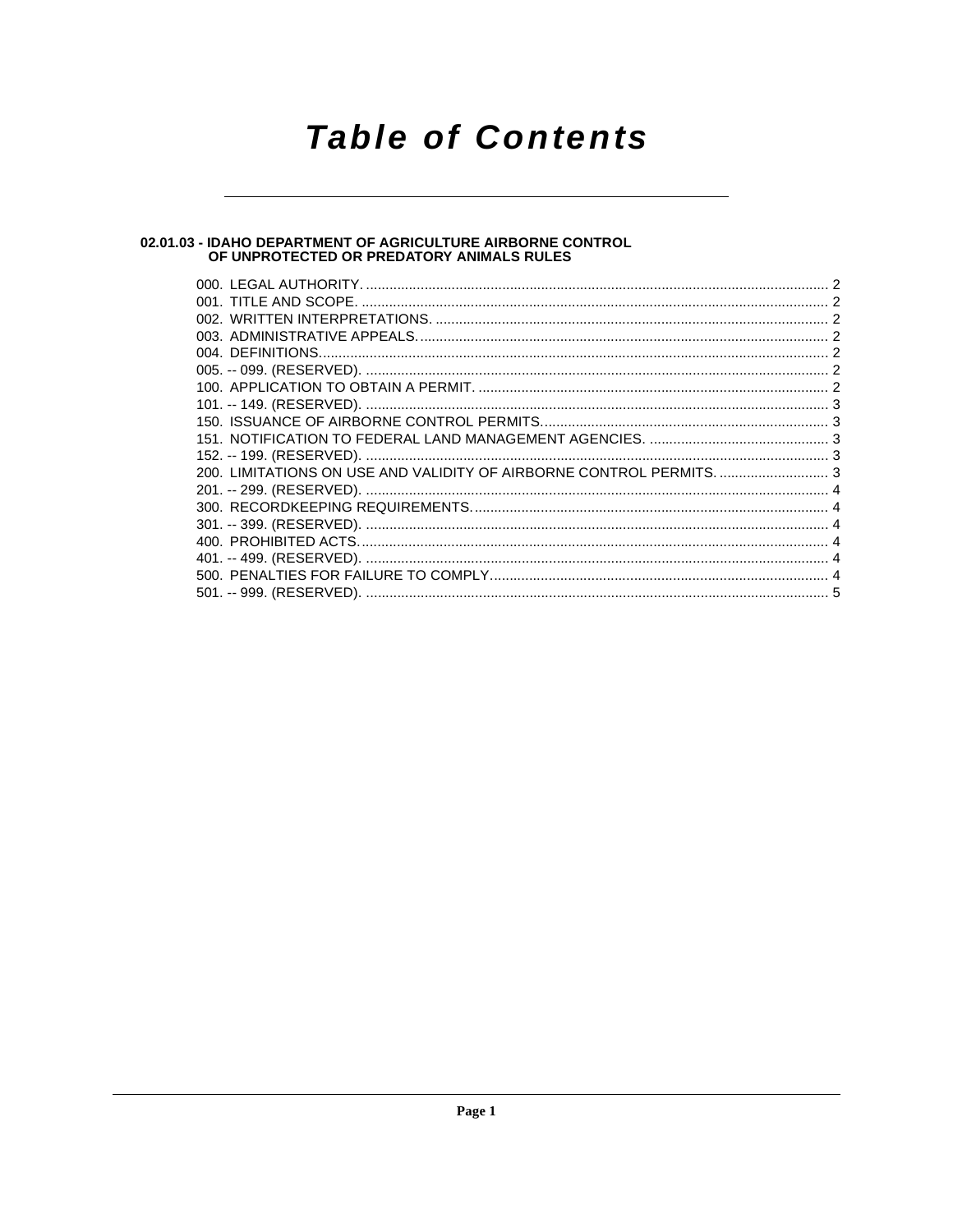#### **IDAPA 02 TITLE 01 CHAPTER 03**

# <span id="page-1-0"></span>**02.01.03 - IDAHO DEPARTMENT OF AGRICULTURE AIRBORNE CONTROL OF UNPROTECTED OR PREDATORY ANIMALS RULES**

#### <span id="page-1-1"></span>**000. LEGAL AUTHORITY.**

This chapter is adopted under the legal authority of Section 22-102A, Idaho Code. (5-24-95)

#### <span id="page-1-2"></span>**001. TITLE AND SCOPE.**

**01.** Title. The title of this chapter is the "Idaho Department of Agriculture Airborne Control of ted or Predatory Animals Rules," IDAPA 02.01.03. (5-24-95) Unprotected or Predatory Animals Rules," IDAPA 02.01.03.

**02. Scope**. This chapter has the following scope: these rules govern the issuance of permits for the airborne control of unprotected or predatory animals and establish the duties of permittees. The official citation of this chapter is IDAPA  $02.01.03.000$  through  $02.01.03.999$ . For example, the citation for this Section is IDAPA  $02.01.03.001$ .  $02.01.03.001.$  (5-24-95)

# <span id="page-1-3"></span>**002. WRITTEN INTERPRETATIONS.**

There are no written interpretations of these rules. (5-24-95)

#### <span id="page-1-4"></span>**003. ADMINISTRATIVE APPEALS.**

There is no provision for administrative appeals before the Department of Agriculture under this chapter. Hearing and appeal rights are set forth in Title 67, Chapter 52, Idaho Code. (5-24-95)

#### <span id="page-1-12"></span><span id="page-1-5"></span>**004. DEFINITIONS.**

**01. Airborne Control**. While airborne in any aircraft, to shoot or attempt to shoot, drive off, or kill unprotected or predatory animals. (5-24-95)

<span id="page-1-10"></span><span id="page-1-8"></span>

| 02. | <b>Aircraft.</b> Any contrivance used for flight in the air. | $(5-24-95)$ |
|-----|--------------------------------------------------------------|-------------|
|     |                                                              |             |

**03. Department**. The Idaho Department of Agriculture. (5-24-95)

<span id="page-1-13"></span>**04. Director**. The Director of the Idaho Department of Agriculture. (5-24-95)

**05. Predatory Animal**. An animal which needs to be controlled in order to protect land, water, wildlife, livestock, domesticated animals, human life, or crops. For the purpose of administering Idaho Code Section 22-102A and these rules, the following animals are designated as predatory animals: (1) coyotes; and (2) red fox. Red fox may be controlled in the areas where the Idaho Department of Fish and Game has established a year-round hunting season for red fox, and, in consultation with the Idaho Department of Fish and Game, in specific areas, outside the areas where a year-round hunting season has been established, where red fox are causing predation problems. The Director may designate additional animals as predators after consultation with the Idaho Department of Fish and Game. (5-24-95)

**06. Person**. An individual, partnership, corporation, company, association, private organization or ntity of any character. (5-24-95) private entity of any character.

<span id="page-1-14"></span>**07. Unprotected Animal**. An animal which is not designated as protected, threatened, or endangered deral or state law. (5-24-95) under federal or state law.

# <span id="page-1-6"></span>**005. -- 099. (RESERVED).**

#### <span id="page-1-7"></span>**100. APPLICATION TO OBTAIN A PERMIT.**

<span id="page-1-11"></span><span id="page-1-9"></span>**01. Airborne Control Permit Required**. Any person who engages in the airborne control of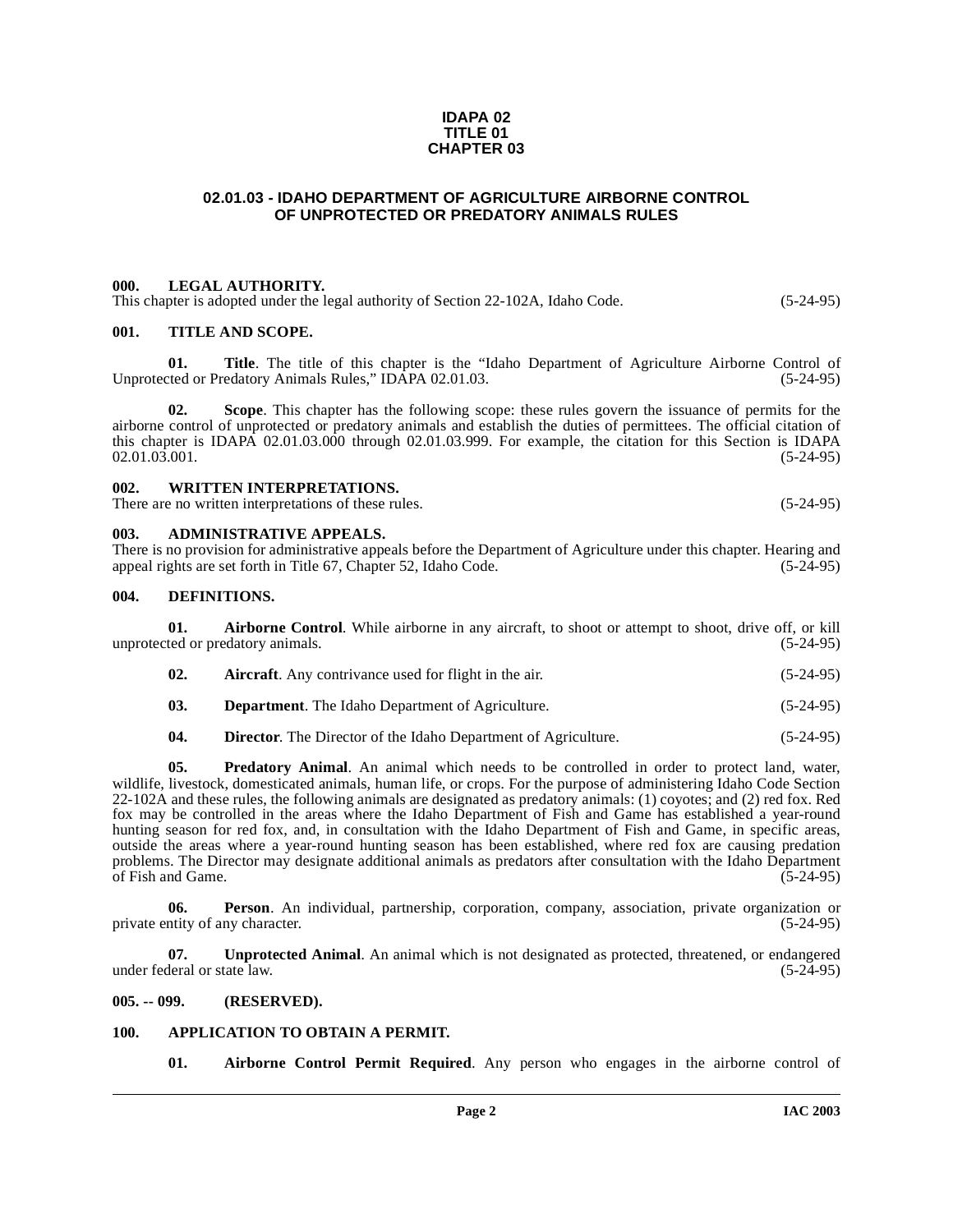# **IDAHO ADMINISTRATIVE CODE IDAPA 02.01.03 - Airborne Control of Unprotected<br>Department of Agriculture control or Predatory Animals Rules Department Or Predatory Animals Rules**

unprotected or predatory animals must obtain a permit from the Department. (5-24-95) **02. Required Application Form**. An application for an airborne control permit shall be on a form provided by the Department. (5-24-95) **03.** Required Information On Application. The applicant shall provide all information requested on cation form, including: (5-24-95) the application form, including: **a.** Name and address of the applicant; (5-24-95) **b.** The purpose for the permit, specifically identifying whether the resource to be protected is land, ildlife, livestock, domestic animals, crops, or human life; (5-24-95) water, wildlife, livestock, domestic animals, crops, or human life; **c.** A statement regarding the threat, danger, or menace to the resource requiring protection; (5-24-95) **d.** Common name of animal to be controlled;  $(5-24-95)$ **e.** The geographic location of the property where the applicant intends to conduct airborne control; (5-24-95) **f.** Description of the aircraft to be used, including make, model, aircraft number, owner, pilot, and where the aircraft is based; and  $(5-24-95)$ location where the aircraft is based; and **g.** The period of time for which the permit is requested. (5-24-95) **04. Written Consent From Private Landowner Required**. The applicant must submit a written document from each owner of private land on whose property the applicant plans to conduct airborne control operations indicating that the applicant has the permission of the owner to engage in such activities on that property. The applicant must also provide the name, address, and telephone number of the owner of the property from whom such permission was obtained. (5-24-95)

**05.** Incomplete Application. Failure to provide any of the required information for the application cause for denial of a permit. (5-24-95) shall be cause for denial of a permit.

# <span id="page-2-0"></span>**101. -- 149. (RESERVED).**

<span id="page-2-9"></span>such permission was obtained.

#### <span id="page-2-5"></span><span id="page-2-1"></span>**150. ISSUANCE OF AIRBORNE CONTROL PERMITS.**

In determining whether the permit application should be granted or denied, the Director may give reasonable consideration to the following factors: (5-24-95) consideration to the following factors:

- <span id="page-2-8"></span>**01. Threat To Resource**. The threat, danger, or menace to the resource requiring protection. (5-24-95)
- **02. Type Of Control**. Whether the animals are to be driven off or killed. (5-24-95)

**03.** Number Of Permits Issued. The number of permits issued for the same type of animal in the same inc location. (5-24-95) geographic location.

#### <span id="page-2-7"></span><span id="page-2-2"></span>**151. NOTIFICATION TO FEDERAL LAND MANAGEMENT AGENCIES.**

Information concerning airborne control activities authorized to be conducted under these rules will be provided to those federal land management agencies on whose land the activities are to be conducted. This provision shall not be interpreted to require a permit applicant to obtain permission from the federal land management agency to conduct airborne control activities as a condition of receiving the permit from the Department. (5-24-95)

# <span id="page-2-3"></span>**152. -- 199. (RESERVED).**

# <span id="page-2-6"></span><span id="page-2-4"></span>**200. LIMITATIONS ON USE AND VALIDITY OF AIRBORNE CONTROL PERMITS.**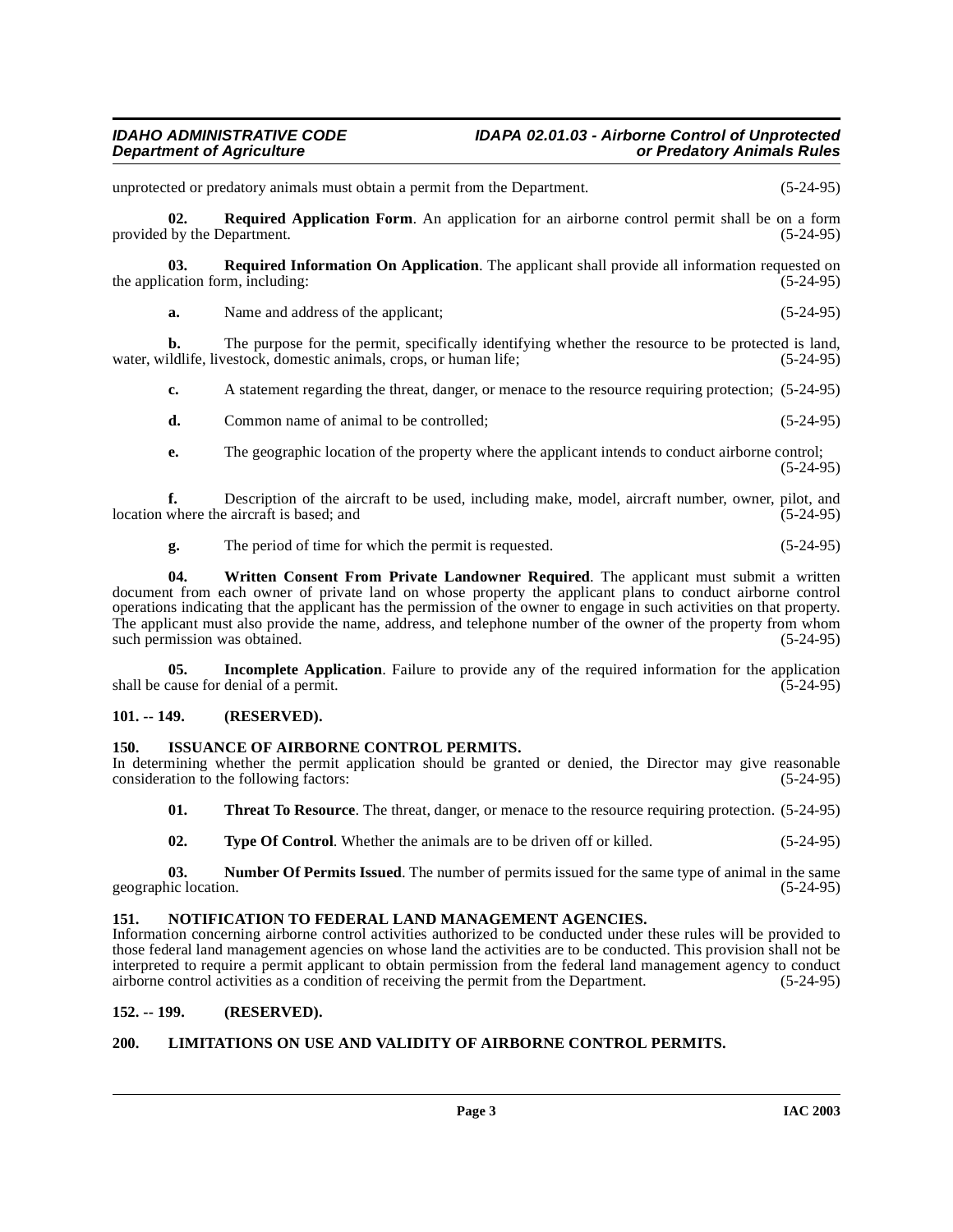**01. Possession Of Permits By Permittee**. Permits must be in the possession of the permittee when g any privileges thereunder. (5-24-95) exercising any privileges thereunder.

**02. Expiration Of Permits**. Permits will be valid from the date of issuance and will expire on June 30 of each year. (5-24-95) of each year. (5-24-95)

<span id="page-3-7"></span><span id="page-3-6"></span>**03. Exclusive To Permittee**. Permits are not transferable. (5-24-95)

**04. Geographic Limitation**. Permits are valid only for the geographic area specified. (5-24-95)

**05. Changes In Application Information**. Any person who has been issued a permit under the provisions of these rules shall immediately notify the Department of any changes in the information supplied in the application or any changes in the conditions under which the permit was issued.  $(5-24-95)$ application or any changes in the conditions under which the permit was issued.

#### <span id="page-3-0"></span>**201. -- 299. (RESERVED).**

### <span id="page-3-10"></span><span id="page-3-1"></span>**300. RECORDKEEPING REQUIREMENTS.**

**01. Recordkeeping By Permittee**. Any person who has been issued a permit under the provisions of these rules shall maintain records of airborne control activities including the following information: (5-24-95)

- **a.** The resource protected;  $(5-24-95)$
- **b.** The common name of animal and number of animals controlled; (5-24-95)

**c.** The geographic location of the property where airborne control was conducted; and  $(5-24-95)$ 

<span id="page-3-11"></span>**d.** The specific dates on which the person was engaged in airborne control activity. (5-24-95)

**02. Summary Of Control Activities**. A summary of all control activities, including the information specified in Subsection 300.01, shall be submitted to the Director within thirty (30) working days after the end of each calendar quarter.  $(5-24-95)$ each calendar quarter.

### <span id="page-3-2"></span>**301. -- 399. (RESERVED).**

#### <span id="page-3-9"></span><span id="page-3-3"></span>**400. PROHIBITED ACTS.**

|         | 01. | Prohibited Acts Defined. No person shall:                                                           | $(5-24-95)$ |
|---------|-----|-----------------------------------------------------------------------------------------------------|-------------|
|         | a.  | Engage in airborne control activities without a valid airborne control permit.                      | $(5-24-95)$ |
|         | b.  | Use an airborne control permit to hunt for sport.                                                   | $(5-24-95)$ |
|         | c.  | Kill any type of animal different from the type of animal specified on the permit.                  | $(5-24-95)$ |
|         | d.  | Transfer an airborne control permit to another person.                                              | $(5-24-95)$ |
| permit. | е.  | Engage in airborne control activities in a geographic area different from the area specified on the | $(5-24-95)$ |
|         | f.  | Engage in airborne control activities after the time limit on the permit expires.                   | $(5-24-95)$ |

# <span id="page-3-4"></span>**401. -- 499. (RESERVED).**

### <span id="page-3-5"></span>**500. PENALTIES FOR FAILURE TO COMPLY.**

<span id="page-3-8"></span>**01. Penalties Defined**. Any person who violates any provision of these rules is subject to the following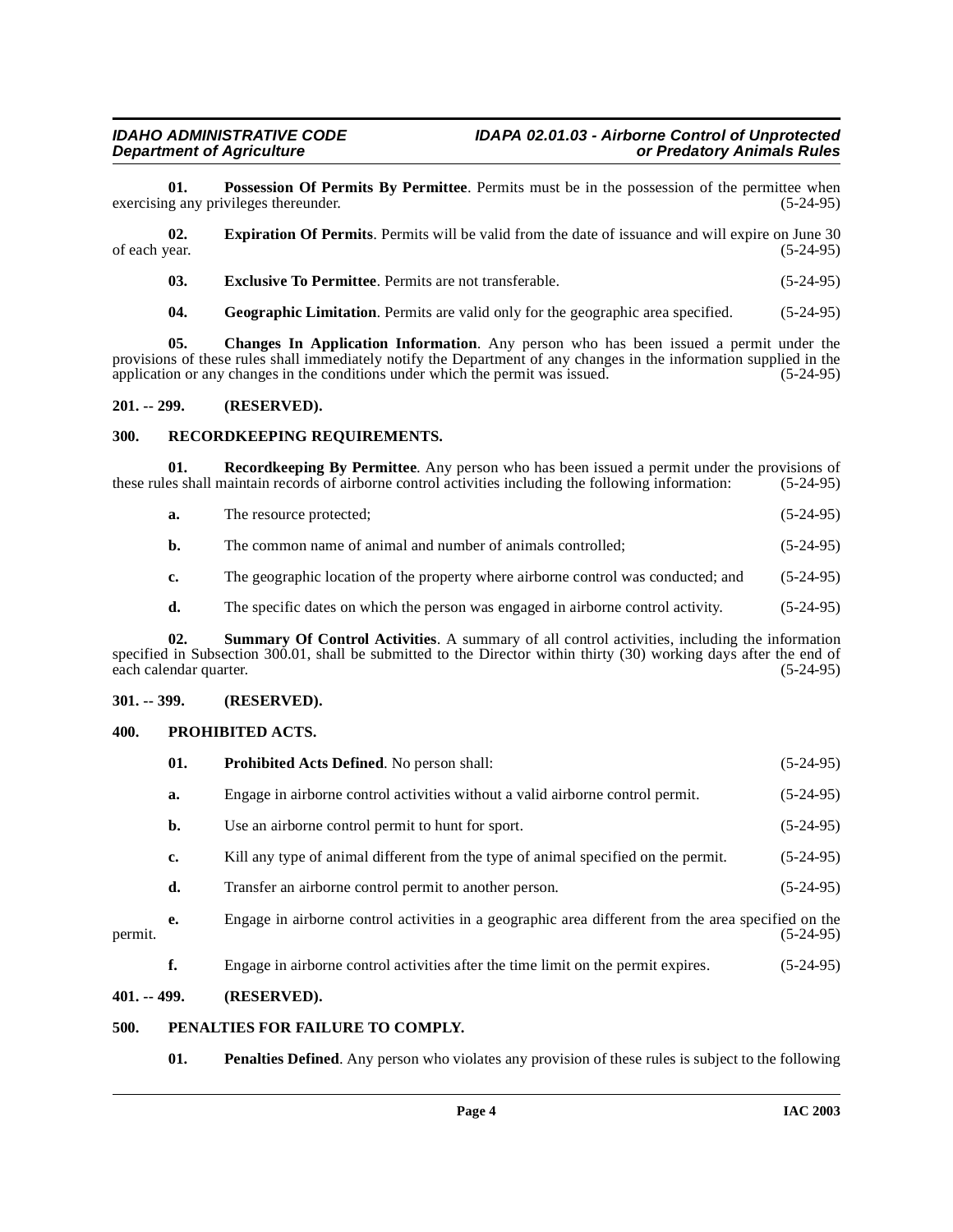## **IDAHO ADMINISTRATIVE CODE IDAPA 02.01.03 - Airborne Control of Unprotected Department of Agriculture or Predatory Animals Rules**

penalties: (5-24-95)

**a.** Pursuant to the provisions of Chapter 52, Title 67, Idaho Code, the Director may deny, suspend, revoke, or modify any permit requested or issued under these rules in any case in which the Director finds that the applicant or the permittee has failed to comply with the provisions of these rules. (5-24-95) applicant or the permittee has failed to comply with the provisions of these rules.

**b.** Pursuant to Section 22-102A, Idaho Code, any violation of these rules shall constitute a civil offense for which a civil penalty of not to exceed one thousand dollars (\$1,000) may be imposed per incident of violation. (5-24-95) violation. (5-24-95)

<span id="page-4-0"></span>**501. -- 999. (RESERVED).**